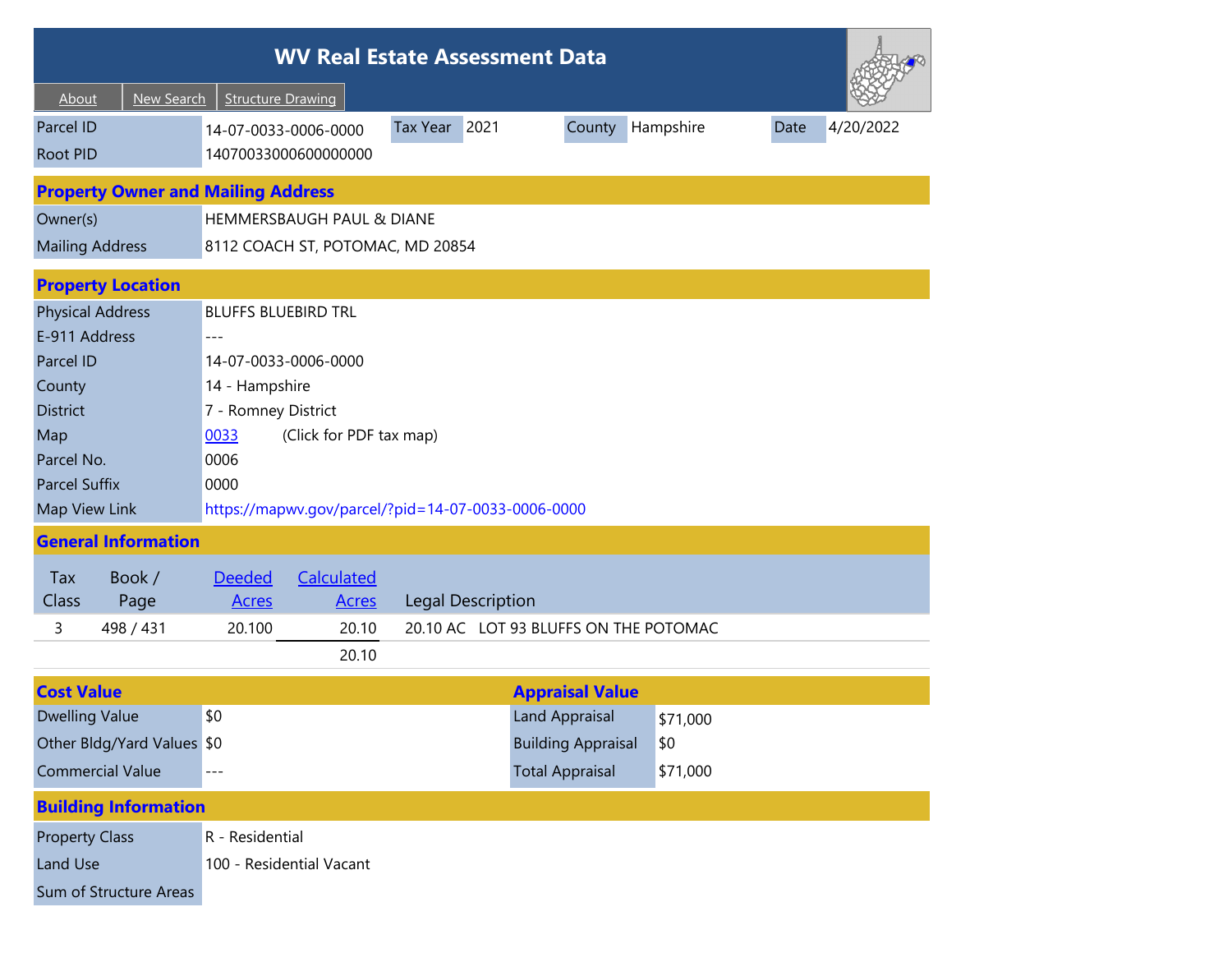| # of Buildings (Cards)<br>$\mathbf{1}$ |                      |                                         |                                                                        |             |                                                           |                      |              |                             |                          |
|----------------------------------------|----------------------|-----------------------------------------|------------------------------------------------------------------------|-------------|-----------------------------------------------------------|----------------------|--------------|-----------------------------|--------------------------|
| Card                                   | Year<br><b>Built</b> | <b>Stories</b><br>CG                    | <b>Architectural Style</b>                                             |             | Exterior<br>Wall                                          | <b>Basement Type</b> |              | Square<br>Footage<br>(SFLA) | <b>Building</b><br>Value |
|                                        | Year                 |                                         |                                                                        | Heat        |                                                           |                      | Full         | Half                        | Total                    |
| Card                                   | <b>Built</b>         | <b>Attic</b>                            | Fuel                                                                   | System      | Heat/AC                                                   | <b>Bedrooms</b>      | <b>Baths</b> | <b>Baths</b>                | Rooms                    |
|                                        |                      |                                         |                                                                        |             |                                                           |                      |              |                             |                          |
|                                        |                      | <b>Flood Zone Information</b>           |                                                                        |             |                                                           |                      |              | Learn more at WV Flood Tool |                          |
|                                        | Acres (c.)<br>20.10  | <b>Risk</b><br>Low                      | This parcel appears not to be within any identified flood hazard zone. |             |                                                           |                      |              |                             |                          |
| <b>Sales History</b>                   |                      |                                         |                                                                        |             |                                                           |                      |              |                             | <b>Learn More</b>        |
|                                        | Sale Date            | Price                                   | Sale Type                                                              | Source Code | <b>Validity Code</b>                                      |                      | <b>Book</b>  | Page                        |                          |
|                                        | 2/3/2011             | \$83,900                                | Land only                                                              | 4           | 0                                                         |                      | 498          | 431                         |                          |
| <b>Parcel History</b>                  |                      |                                         |                                                                        |             |                                                           |                      |              |                             |                          |
| Tax<br>Year                            | Tax                  | Class Owner                             | Owner Address                                                          | Book/       | Page Legal Description                                    |                      | Land         | <b>Building</b>             | Total                    |
| 2021                                   | 3                    | HEMMERSBAUGH<br><b>PAUL &amp; DIANE</b> | 8112 COACH ST<br><b>POTOMAC</b><br>20854<br>, MD                       | 498<br>/431 | 20.10 AC LOT 93<br><b>BLUFFS ON THE</b><br><b>POTOMAC</b> |                      | \$71,000     | \$0                         | \$71,000                 |
| 2020                                   | 3                    | HEMMERSBAUGH<br>PAUL & DIANE            | 8112 COACH ST,<br>POTOMAC, MD 20854                                    | 498/<br>431 | 20.10 AC LOT 93<br><b>BLUFFS ON THE</b><br>POTOMAC        |                      | \$61,300     | \$0                         | \$61,300                 |
| 2019                                   | 3                    | HEMMERSBAUGH<br>PAUL & DIANE            | 8112 COACH ST,<br>POTOMAC, MD 20854                                    | 498/<br>431 | 20.10 AC LOT 93<br><b>BLUFFS ON THE</b><br>POTOMAC        |                      | \$54,900     | \$0                         | \$54,900                 |

**COL**